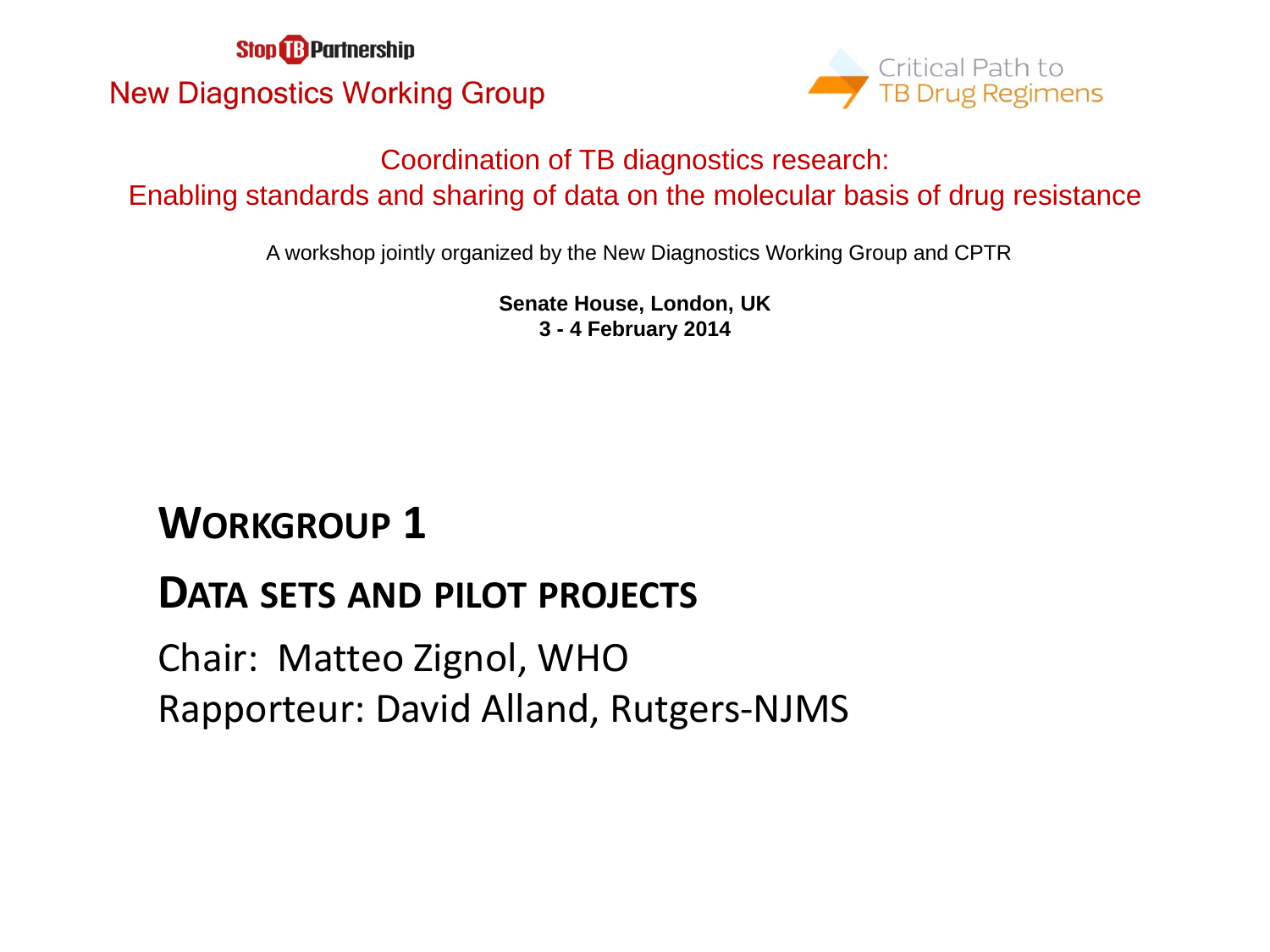#### **Objectives**

- Establish a preliminary list of existing databases and groups that own or manage them *(a paper from LSHTM in this regard will be circulated before the meeting, along with others as available)*
- Identify the datasets that are available and what is the content of those data /
- What has been sequenced (i.e. processed sputum, strains, etc.) and what was defined as resistant (i.e. the phenotype, the genotype, the clinical outcome)
- Determine what science questions linked to detection of drug resistance are left unanswered (which markers, mutations predictive of DR, etc.) and for which reasons (operational, structural, scientific)
- Agree on what data need to be collected to answer those questions and fill the gaps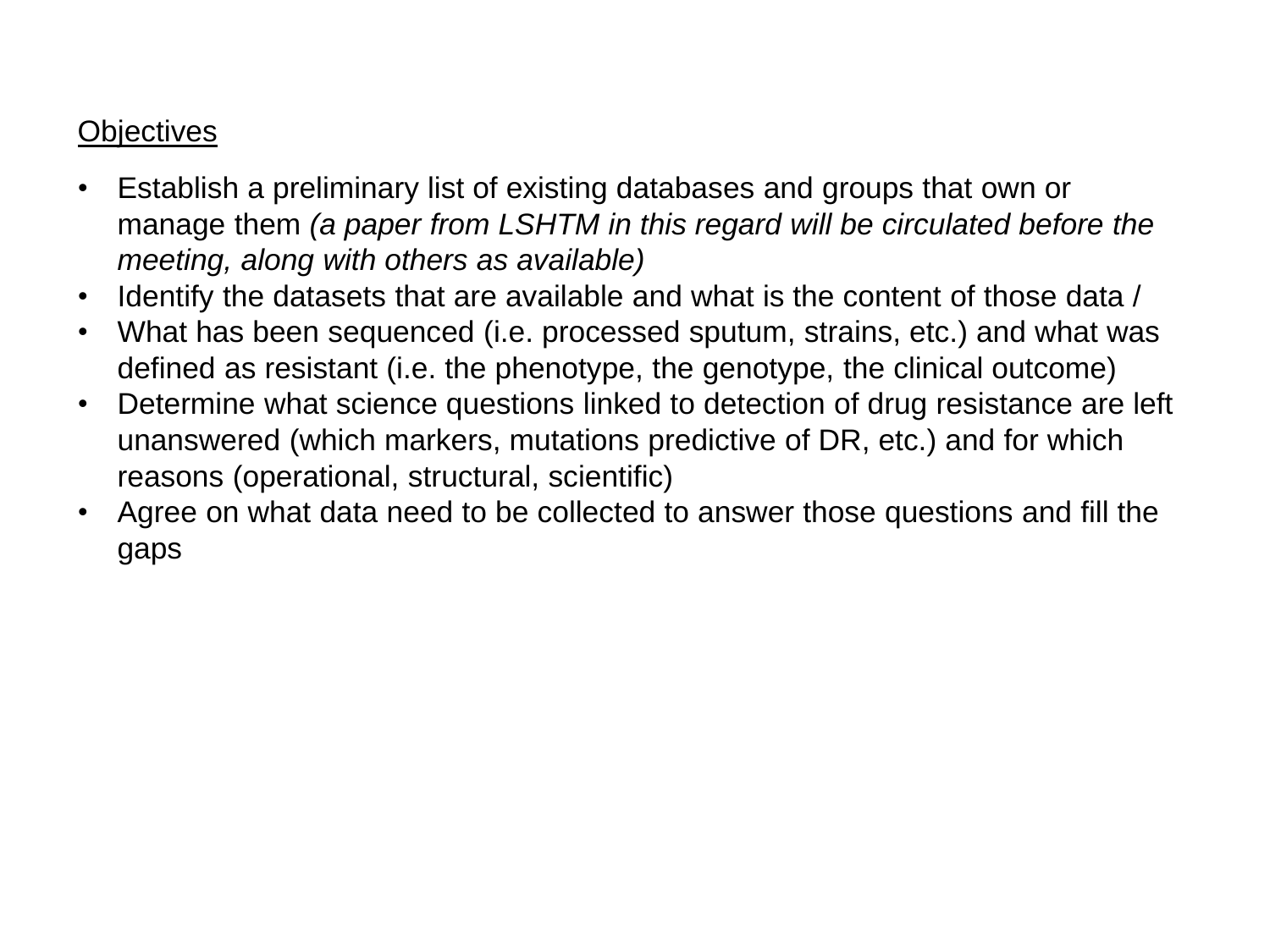#### **Data sets to use**

- Single read archive available at EBI: 1200 from the Midlands, 300 Oxforshire, 2500 Malawi.
- Singapore genome center: 3000 from Asia. DST available for much of this for most first line.
- Population-based Hamburg study: 10 years of TB cases. Also 100 MDR and 100 DS strains looking for mutations associated with DR.
- TB-CDRC/Broad: 200 isolates MDR/XDR. TREK MIC and agar proportion.
- WHO PZA surveillance project: 5000 isolates from 5 countries. Full genome in South Africa only.
- Roetzer et. al, PLoS medicine: 96 samples, longitudinal outbreak in Northern Germany.
- Megan Murray's group: 500 strains with another 1500 strains. Most drug resistant and hopefully with MIC data.
- Sanger: 1000 strains strains from Sweden, Peru, South Africa.
- Sanger: Part of 100,000 genome project. Several thousand TB strains.
- Must also be done in China and India. Need to get this information.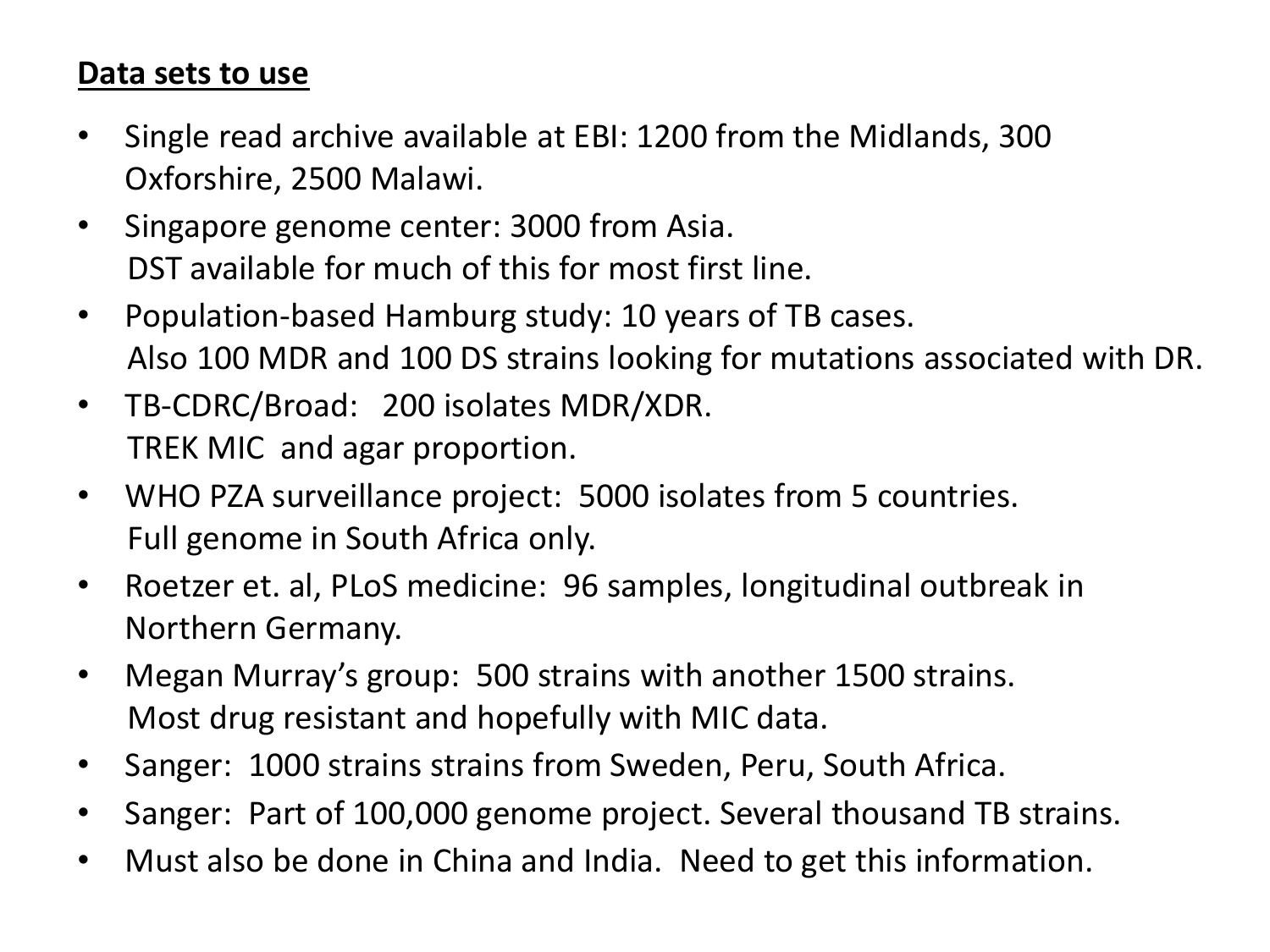## **What questions need to be answered for diagnostics? (1/2)**

- Link genotype to phenotype. This is still an important area to study. Not necessary to specify what type of DST but list what system used and what breakpoints. Essential to include basic demographic data to test data sets for inclusiveness (representation across geography and time).
- Minimal meta data. Unique identifier, country of origin, DST (to at least some drugs), information about DST (breakpoint, media), specimen type, date of collection, sequencing platform, submitter ID.
- Large data sets can be used to generate hypothesis to get to the next level. This could be done with relatively simple data fields. DST, relapse (Y or N), number of relapses, time since TB treatment?
- Focus to get data available at the time the sample is collected is the surest way to get a complete dataset.
- We should also seek to get outcome data. This would be enormously valuable and worth the massive investment.